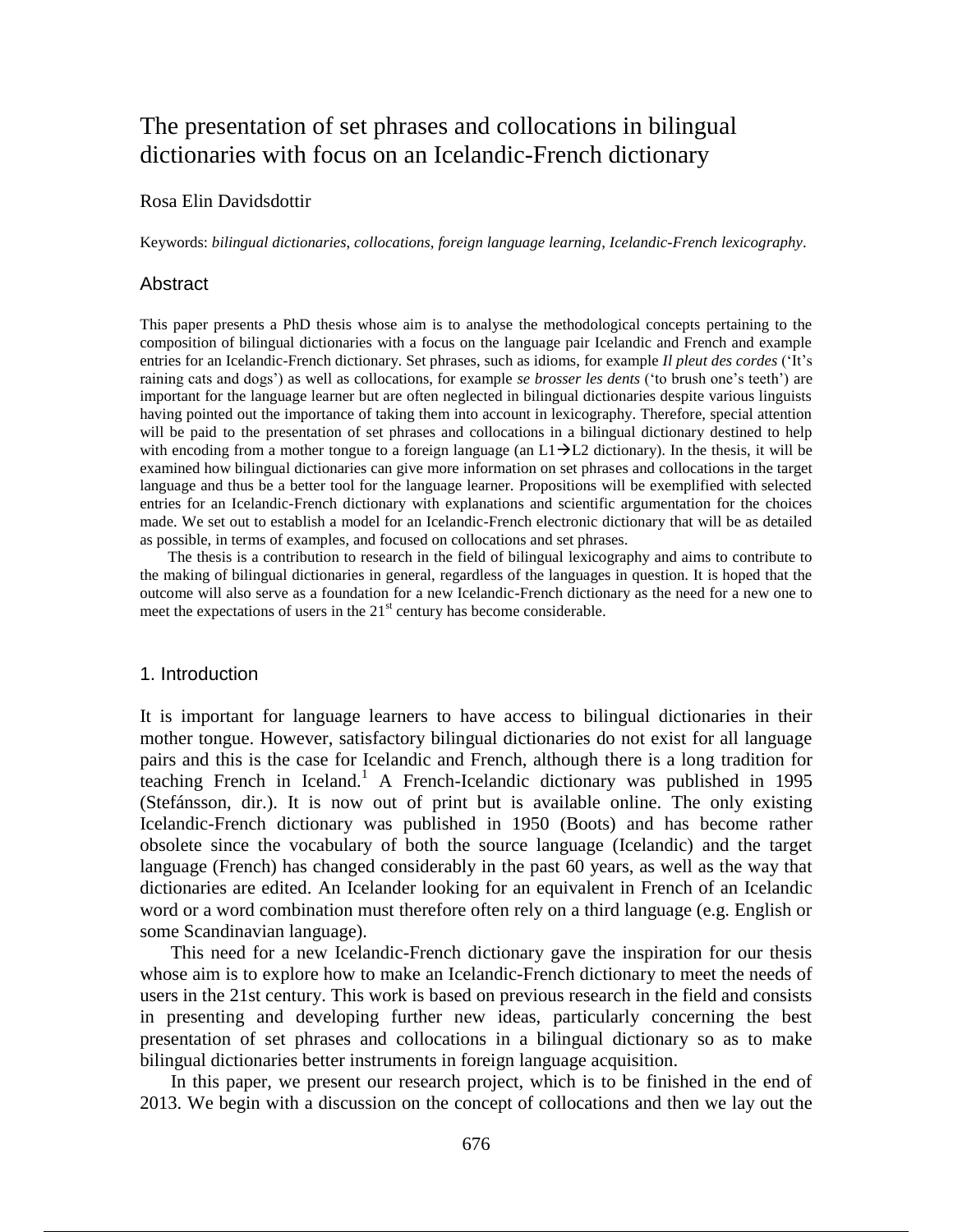methodology and procedures that we rely on in order to establish a new model for an Icelandic-French dictionary.

# 2. Set phrases and collocations in bilingual dictionaries

Foreign language learners wanting to acquire native-like fluency in the target language, need to master set phrases, such as idioms, for example *Il pleut des cordes* ('It's raining cats and dogs') as well as collocations, for example *grièvement blessé* ('seriously injured') and *se brosser les dents* ('to brush one's teeth'). In this paper we focus on one type of set phrases, collocations (Mel'čuk 1998: 23) since they are particularly important when it comes to foreign language production. As Svensén (2009: 173) puts it: 'Using collocations in a foreign language whenever possible, and using the correct collocators, is regarded as an indication of good language proficiency. Producing incorrect collocations, or resorting to periphrasis where collocations could have been used, on the other hand, gives an unsure and unnatural impression.'

A collocation is generally considered to consist of a base and a collocator, the collocator being chosen by the speaker according to the base (Hausmann and Blumenthal 2006: 4). For instance the French collocation *bonne année* ('happy New Year'), where the noun *année* forms the base and the collocator, the adjective *bon* (fem. *bonne*) is chosen accordingly. Unlike the meaning of idioms, the meaning of collocations can easily be deduced from the words that constitute it. However, the unpredictability of the collocator can cause problems to non-native speakers of a language when they need to encode from their native language (i.e. to write and speak in the foreign language) 'because it is impossible for them to know whether or not a native-language word combination can be translated word for word into the foreign language.' (Svensén 2009: 166). Therefore it is important that a bilingual encoding dictionary shows frequent collocations with the headword (most often collocations occur under the base). An example is the Icelandic *fara í sturtu* ('to take/have a shower'):

(1) Icelandic: *fara í sturtu* (lit. 'go in a shower'); French: *prendre une douche* (lit. 'take a shower').

This information on collocations is also important for the French-speaking user who might think that the Icelandic verb in this context should be *að taka* ('to take'). However, the construction *að taka sturtu* is unnatural and gives the impression of a direct translation from English.

Furthermore, a collocation in one language does not necessarily have a collocation as an equivalent in the target language and may even correspond to free word combination or a single word. In French as well as in Icelandic *to teethe* is expressed by a collocation whereas in English a single verb is used:

(2) Icelandic: *taka tennur* (lit. 'to take one's teeth'); French: *faire ses dents* (lit. 'to do one's teeth').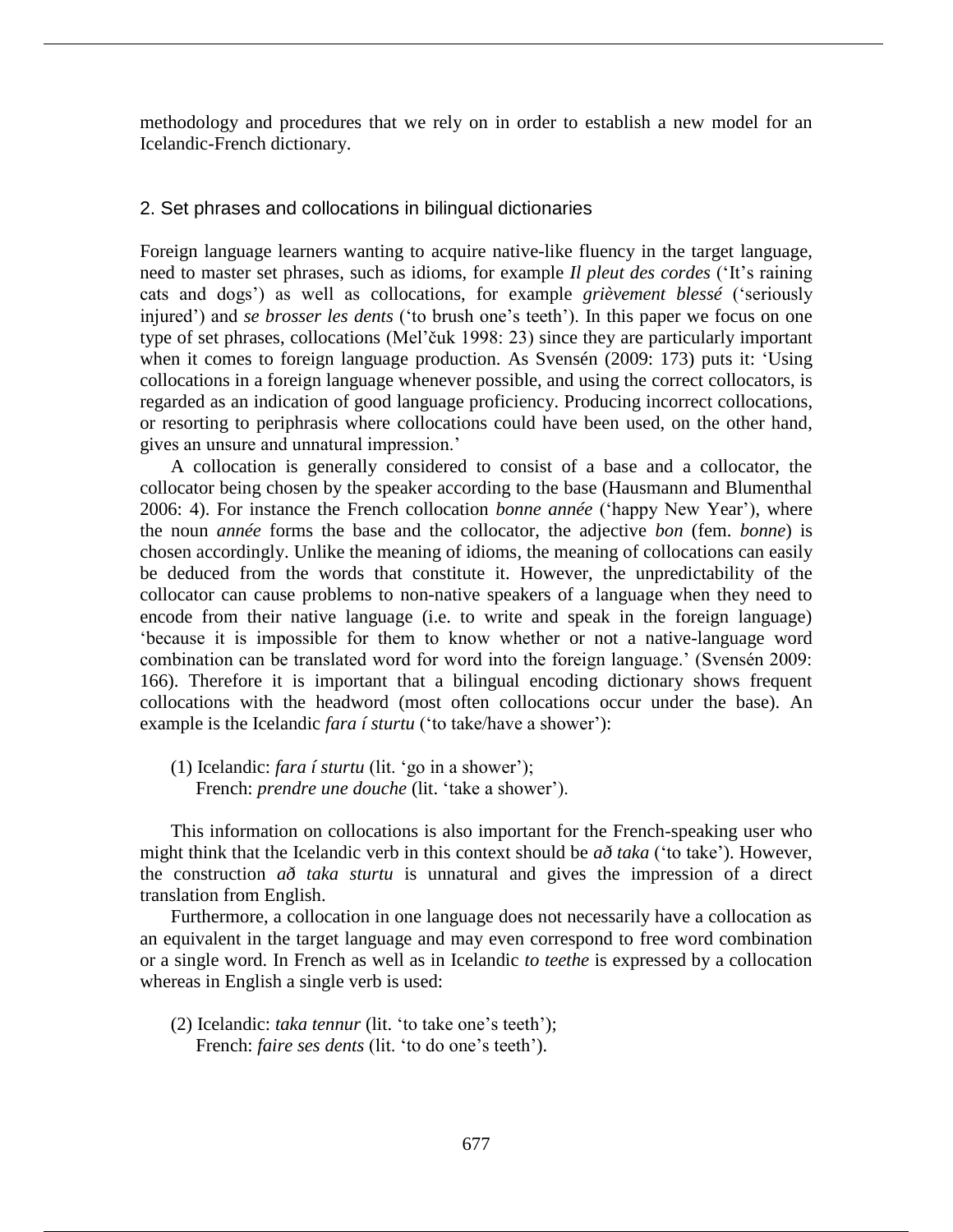Bilingual dictionaries can help the language learner with the encoding of a foreign language. Various linguists such as Blumenthal and Hausmann (2006: 4) have stated that the collocation is an entity that should be taken into account in lexicography as well as in foreign language teaching. However, collocations have often been neglected in bilingual dictionaries, the reason being, up until recently, the lack of space. Modern day dictionaries usually include collocations but they often figure as examples with no distinction from a free construction (Blumenthal, Hausmann 2006: 7); consequently, the dictionary user has for example no information on the fact that the collocation *passer un examen* ('take an exam') shown under the base *examen* is not only one example amongst others to show the use of the headword but the most common way of referring to this idea, and that the verb *passer* cannot easily be replaced without changing the meaning. An Icelander might be tempted to use the verb *prendre* as a direct translation of the collocate *taka* ('take') for the Icelandic *að taka próf* ('take an exam') which can be found but is less attested.

Since electronic and on-line dictionaries have become widespread, bilingual dictionaries are no longer limited by volume and can be amended so they will serve better the needs of advanced foreign language students, especially relating to phraseology and the presentation of set phrases and collocations.

We set out to establish a model for an Icelandic-French electronic dictionary that will be as detailed as possible, regarding examples and focusing on set phrases and collocations bearing in mind Laufer's words that 'Lexicographers may have to do more than inserting a collocation in an example which illustrates the meaning of the headword. The collocations should be given both prominence and easy access.' (Laufer 2011: 45)

The chief questions that will be investigated are: How can the meaning of set phrases and phrases that are partly fixed best be explained in a bilingual dictionary? How do dictionary users proceed to find set phrases or collocations they are looking for in the target language? How to select the collocations that should be treated in a bilingual dictionary? Where to put collocations and set phrases within the microstructure of an entry in a bilingual dictionary?

# 3. Methodology and procedures

The methodology that has been followed by previous authors of bilingual dictionaries will be analysed and articles and writings in that field examined and summarised. The role of bilingual dictionaries and the needs of the users of a bilingual dictionary will be defined quoting Kromann et al. (1991) and Svensén (2009). The target group of a new Icelandic-French dictionary will most likely be Icelanders learning French as a foreign language. However, we will look into how a bilingual dictionary that is primarily destined to encoding (an  $L1\rightarrow L2$  dictionary) could also be useful to French speaking users needing to decode Icelandic, that it to understand and translate from Icelandic to French. In this context, possibilities of electronic dictionaries will be examined.

Significant works about set phrases have been written: among those is Gaston Gross's book on set phrases in French (1996). We will rely on works where key ideas of phraseology have been defined (Burger 2007, Sverrisdóttir 2009) and works on the role of dictionaries in language learning (Heinz 2009).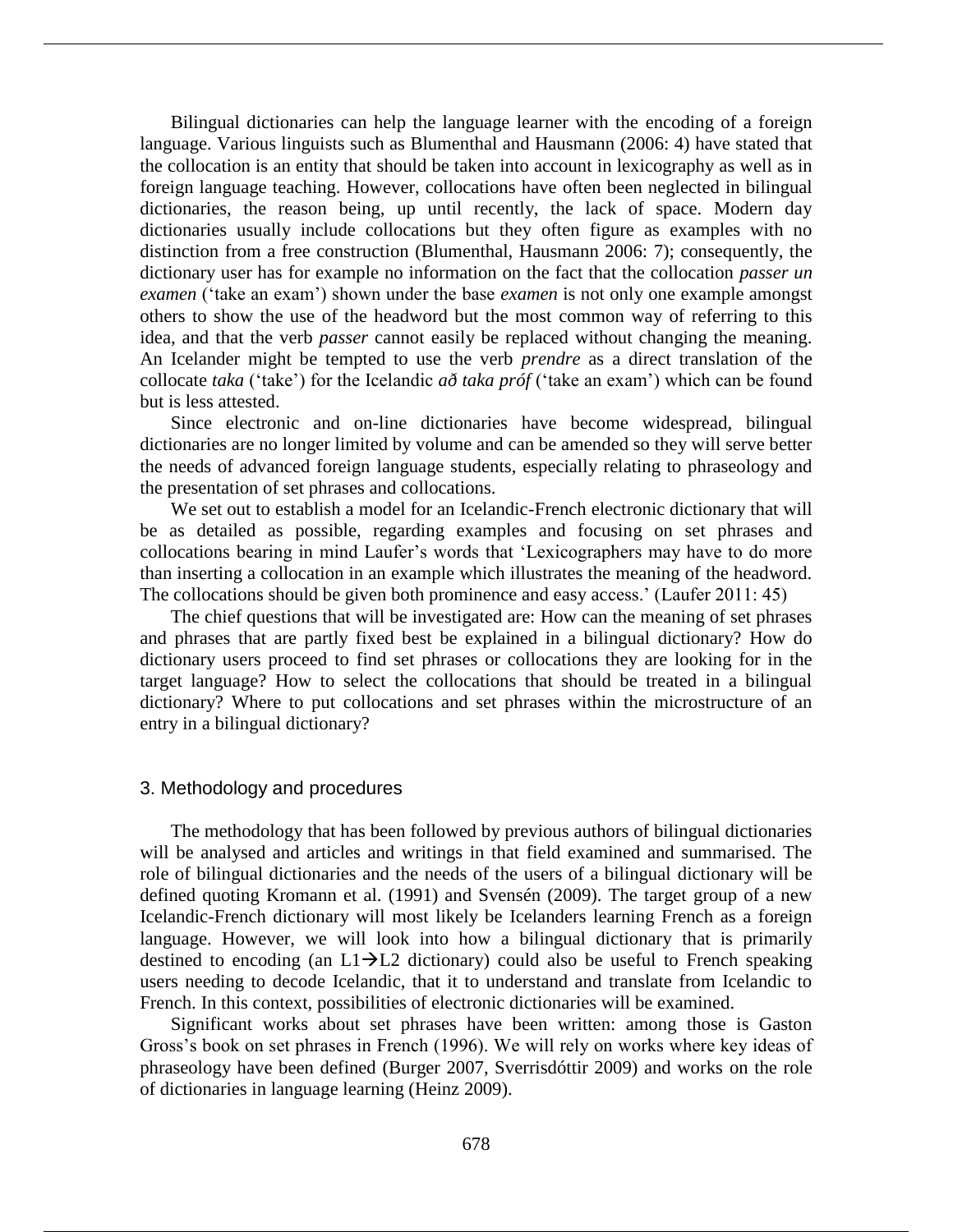The question of the presentation of set phrases has been studied in the case of monolingual dictionaries (Heinz 1993, Jónsson 2001) as well as in learners' dictionaries (Cowie 1981). Less has been written about set phrases in the context of bilingual lexicography, although here can be mentioned the work of Hausmann (1989-1991) and that of Siepmann on collocations in learners' dictionaries (2008) as well as Roberts (1996). Research on collocations and corpus studies is also of great importance (Mel'čuk 1998, Blumenthal and Hausmann eds. 2006) in the context of bilingual lexicography.

The existing most recent bilingual dictionaries for the language pair, French and Icelandic (Stefánsson, dir. 1995; Boots 1950), will be compared and their microstructure studied. Selected bilingual dictionaries will also be taken into account, mainly regarding collocations and set phrases and how they are presented, for example *Le Grand Robert & Collins: dictionnaire français anglais, anglais-français* (2008). The new dictionary ISLEX (www.islex.hi.is), an on-line Icelandic-Scandinavian multilingual dictionary is of great importance as it lays emphasis on including numerous set phrases and expressions.

In order to select collocations and set phrases in Icelandic to include in the example entries for an Icelandic-French dictionary we rely on Icelandic monolingual dictionaries, particularly on the dictionary *Stóra orðabókin um íslenska málnotkun* (Jónsson 2005) where set phrases are classified according to concepts. The search engine *Google* via pages in Icelandic and the database *Íslenskur Orðasjóður* will also be used to get an idea on the frequency of the set phrases and collocations. The French text database *Frantext* and the French monolingual dictionary *TLFi* will provide information on equivalents of collocations and set phrases in French; these sources will be completed with frequency data taken from *Google*, a formidable tool that allows us to transform subjective perceptions about collocation frequencies into objective demonstrations. We could give as an example the French collocation *grièvement blessé* ('seriously injured'), in which one could assume that the adverb *grièvement* was the only possible collocator with the adjective *blessé* as it is the most frequently used. However, *Google* shows us that the adverb *gravement* occurs also frequently with the adjective *blessé* or 1.830.000 times against the 3.420.000 times of *grièvement*.

Propositions on how a good bilingual dictionary could be most useful to the common user in the study of French and at the same time conforming to academic and scientific demands will be exemplified with selected entries for an Icelandic-French dictionary with explanations and scientific argumentation for the choices made.

The headwords selected for this thesis are limited to certain conceptual categories, for example nouns referring to animals as well as nouns referring to body parts, verbs of perception (such as *to see*, *to touch*, etc.) and adjectives of colour. These conceptual categories have been chosen because they are important for our communications in every day life and they play a decisive role from a cognitive point of view. Furthermore, they offer numerous set phrases and collocations, which give us the opportunity to examine their treatment in bilingual dictionaries. For instance, the following collocations included in the entry *magi* ('stomach') that we have written for our proposal of an Icelandic-French dictionary: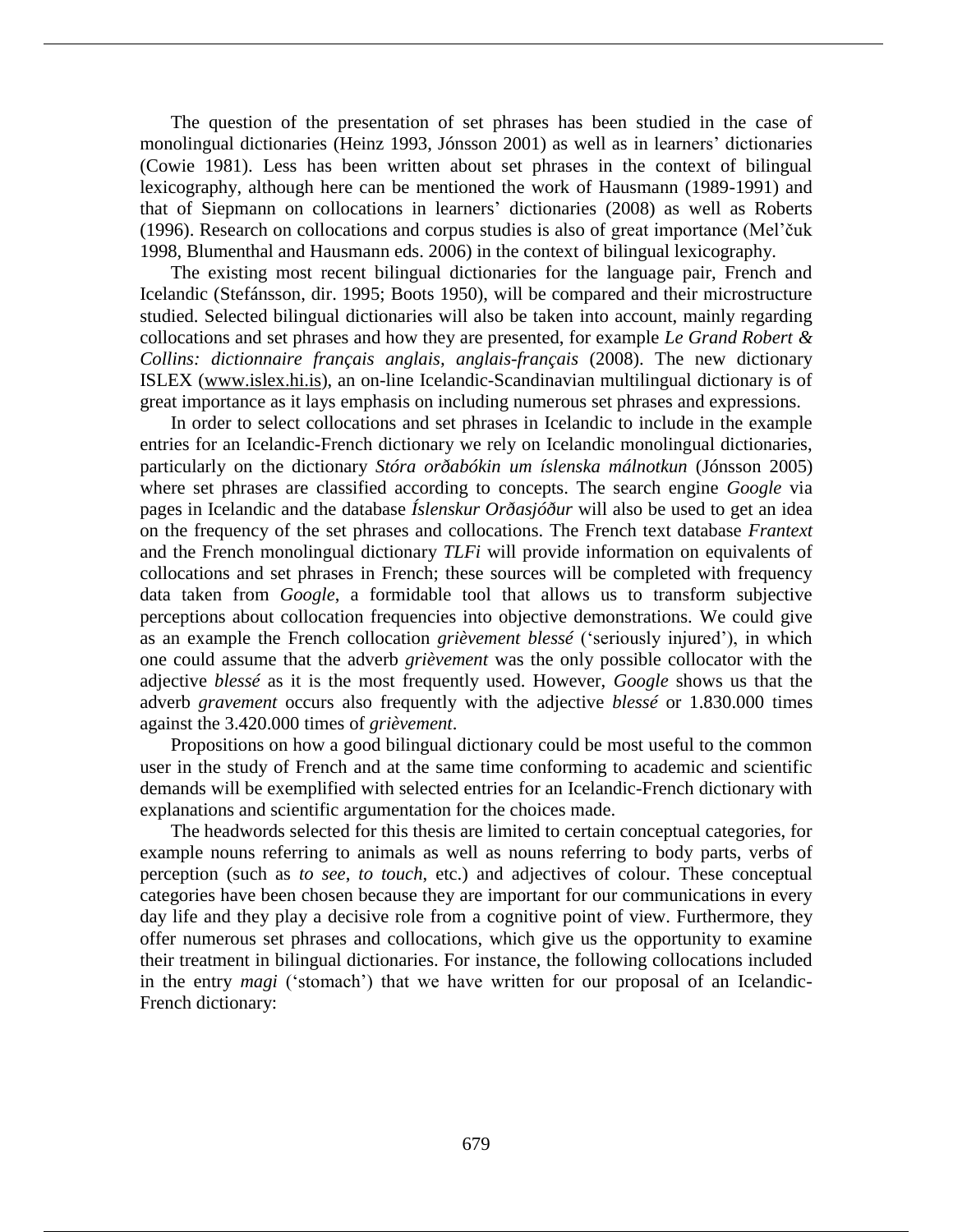| (3) fá í magann<br>('to have (a) stomach ache')                        | avoir mal au ventre / à l'estomac |
|------------------------------------------------------------------------|-----------------------------------|
| <drekka> á fastandi maga<br/>('to drink on an empty stomach')</drekka> | $\langle$ boire $\rangle$ à jeun  |
| liggja á maganum<br>('to be lying on one's stomach')                   | être allongé sur le ventre        |
| sofa á maganum<br>('to sleep on one's stomach')                        | dormir sur le ventre              |
| draga inn magann<br>('to hold/pull in one's stomach')                  | rentrer le ventre                 |
|                                                                        |                                   |

# 4. Concluding remarks

The objective of this thesis is to establish a model of an Icelandic-French dictionary with articles that give a better example of the use of the foreign language in question (French). This will be achieved by building on the basis of new research in the field and by presenting new ideas and developing them further. The outcome will hopefully be a contribution to a new French-Icelandic dictionary. The focus will remain on an Icelandic-French dictionary but at the same time the project is a contribution to research in the field of bilingual dictionaries regardless of the combination of languages implicated.

# **Note**

<sup>1</sup> French has been taught at the University of Iceland since its foundation in 1911. French is taught as a third language after English and Danish in high schools in Iceland, the students having the choice between French, German and Spanish.

# References

## **A. Dictionaries and Textual databases**

**Boots, G. 1950.** *Íslensk-frönsk orðabók*. Reykjavík: Ísafoldarprentsmiðja.

*Frantext.*14 February 2012. http://www.frantext.fr/.

- *Íslenskur Orðasjóður***.** 14 February 2012. http://wortschatz.uni-leipzig.de/ws\_ice/.
- *ISLEX***.** 14 February 2012. Reykjavík: The Árni Magnússon Institute for Icelandic studies. www.islex.hi.is.
- **Jónson, Jón Hilmar 2005.** *Stóra orðabókin um íslenska málnotkun*. Reykjavík: JPV-útgáfa.
- *Le Grand Robert & Collins: dictionnaire français-anglais, anglais-français* **2008.** [CD-ROM]. Paris: Dictionnaires Le Robert / New York: HarperCollins.